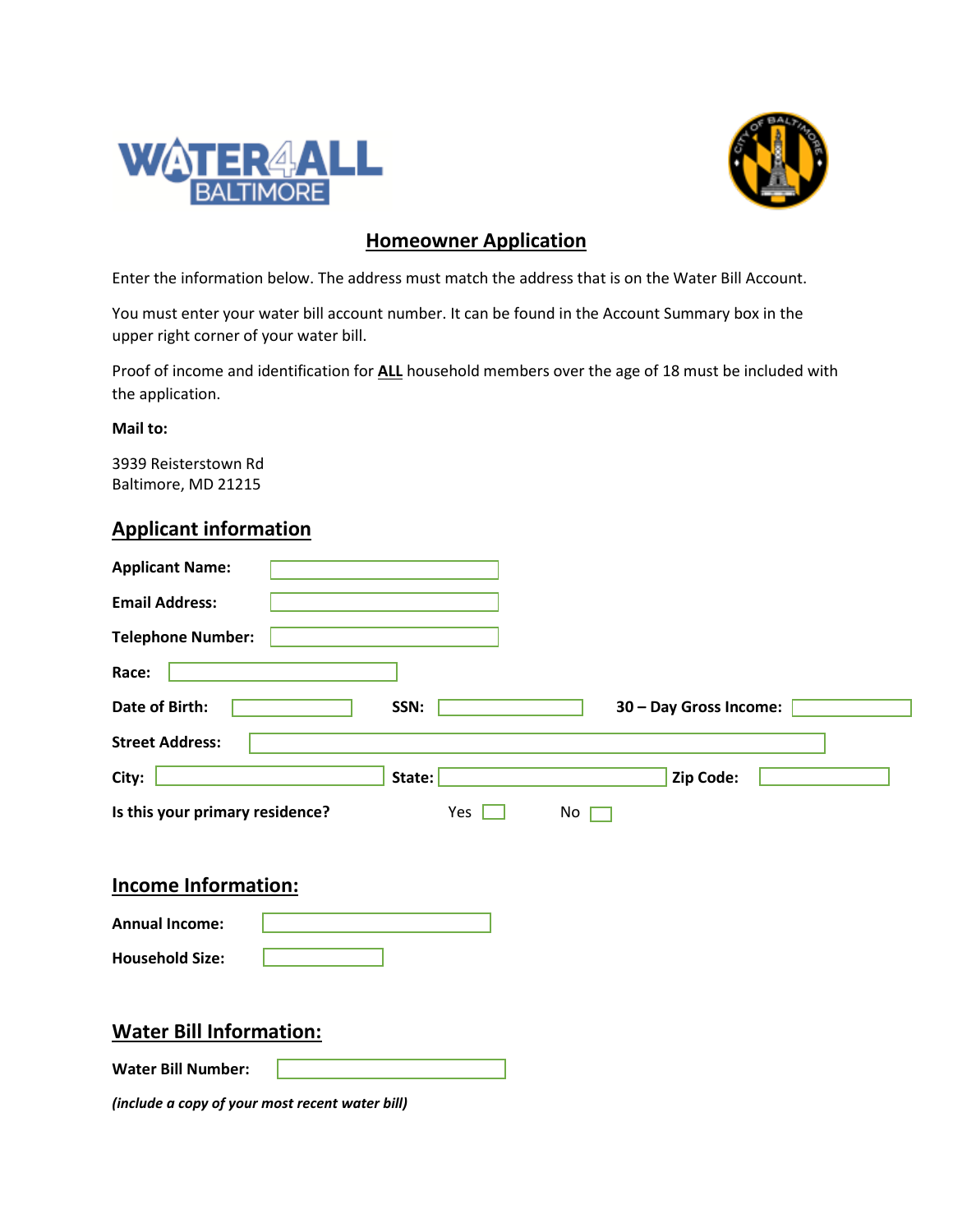# **Household Members:**

| <b>Relationship to Applicant:</b> |                        |
|-----------------------------------|------------------------|
| Name:                             |                        |
| Date of Birth:<br>SSN:            | Race:                  |
| <b>Primary Source of Income:</b>  | 30 - Day Gross Income: |
| <b>Relationship to Applicant:</b> |                        |
| Name:                             |                        |
| Date of Birth:<br>SSN:            | Race:                  |
| <b>Primary Source of Income:</b>  | 30 - Day Gross Income: |
|                                   |                        |
| <b>Relationship to Applicant:</b> |                        |
| Name:                             |                        |
| Date of Birth:<br>SSN:            | Race:                  |
| <b>Primary Source of Income:</b>  | 30 - Day Gross Income: |

### **Questionnaire:**

*If you answer YES to any of these question, please list the type of assistance you are currently receiving.*

| Do you receive energy assistance or subsidy? |  |
|----------------------------------------------|--|
|----------------------------------------------|--|

| Yes                                                                                            | No.  | Type of Assistance: |  |  |
|------------------------------------------------------------------------------------------------|------|---------------------|--|--|
| Do you receive any public assistance, i.e. medical, supplemental social security, food stamps? |      |                     |  |  |
| Yes $\Box$                                                                                     | No I | Type of Assistance: |  |  |
| Do you receive veterans or social security disability benefits?                                |      |                     |  |  |
| Yes                                                                                            | No.  | Type of Assistance: |  |  |